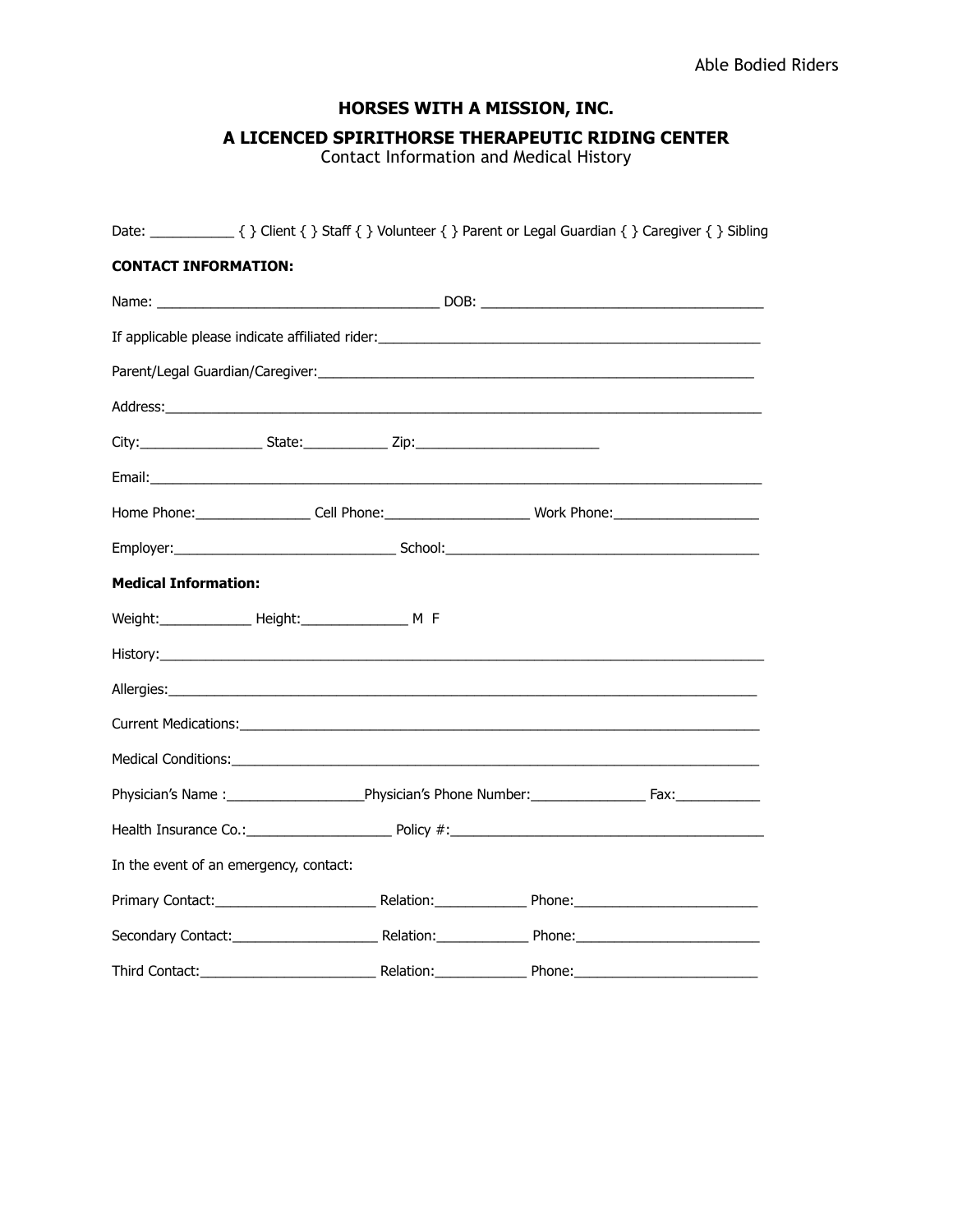# **HORSES WITH A MISSION, INC. A LICENCED SPIRITHORSE THERAPEUTIC RIDING CENTER**

Consent Form

**Emergency Consent:** In the event of emergency medical treatment/aid is required due to illness or injury during the process of receiving services, or while being on the property of the agency, I authorize Horses with a Mission, Inc. to:

- 1) Secure and retain medical treatment and transportation if needed.
- 2) Release client records upon request to the authorized individual or agency involved in the medical emergency treatment.

**Consent Plan:** The authorization includes, but is not limited to, x-ray, surgery, hospitalization, medication and any treatment procedure deemed "life saving" by the physician. This provision will only be invoked if the emergency contacts are unable to be reached.

Date: \_\_\_\_\_\_\_\_\_\_\_\_\_\_\_\_\_\_\_\_\_\_\_\_ Consent Signature: \_\_\_\_\_\_\_\_\_\_\_\_\_\_\_\_\_\_\_\_\_\_\_\_\_\_\_\_\_\_

Client, Parent/Legal Guardian

**NON-Consent Plan:** I do not give my consent for emergency medical treatment/aid in the case of injury during the process of receiving services or while being on the property of the agency. In the event that emergency treatment/ aid is required, I wish the following procedures to take place:

Date: Non-Consent Signature:  $\Box$ 

Client, Parent/Legal Guardian

#### **Photo and Video Consent**

I \_\_\_\_\_\_\_\_\_\_\_\_\_\_\_\_\_\_ consent \_\_\_\_ or do not consent\_\_\_\_ to authorize the use and reproduction by Horses with a Mission, Inc., a licensed SpiritHorse Therapeutic Riding Center, of any and all photographs, video/audio materials taken of me or the participant for the purpose of on-going studies, educational activities, exhibitions, promotional materials or for any other use for the benefit of the program.

Date:\_\_\_\_\_\_\_\_\_\_\_\_\_\_\_\_\_\_\_\_\_\_\_\_\_\_\_\_\_\_Consent Signature:\_\_\_\_\_\_\_\_\_\_\_\_\_\_\_\_\_\_\_\_\_\_\_\_\_\_\_

Client, Parent/Legal Guardian

{ } Yes, I give Horses with a Mission, Inc. permission to email me notices, updates, and any information related to their programs.

{ } Yes, I give Horses with a Mission, Inc. permission to use my mailing address for promotional information related to Horses with a Mission, Inc.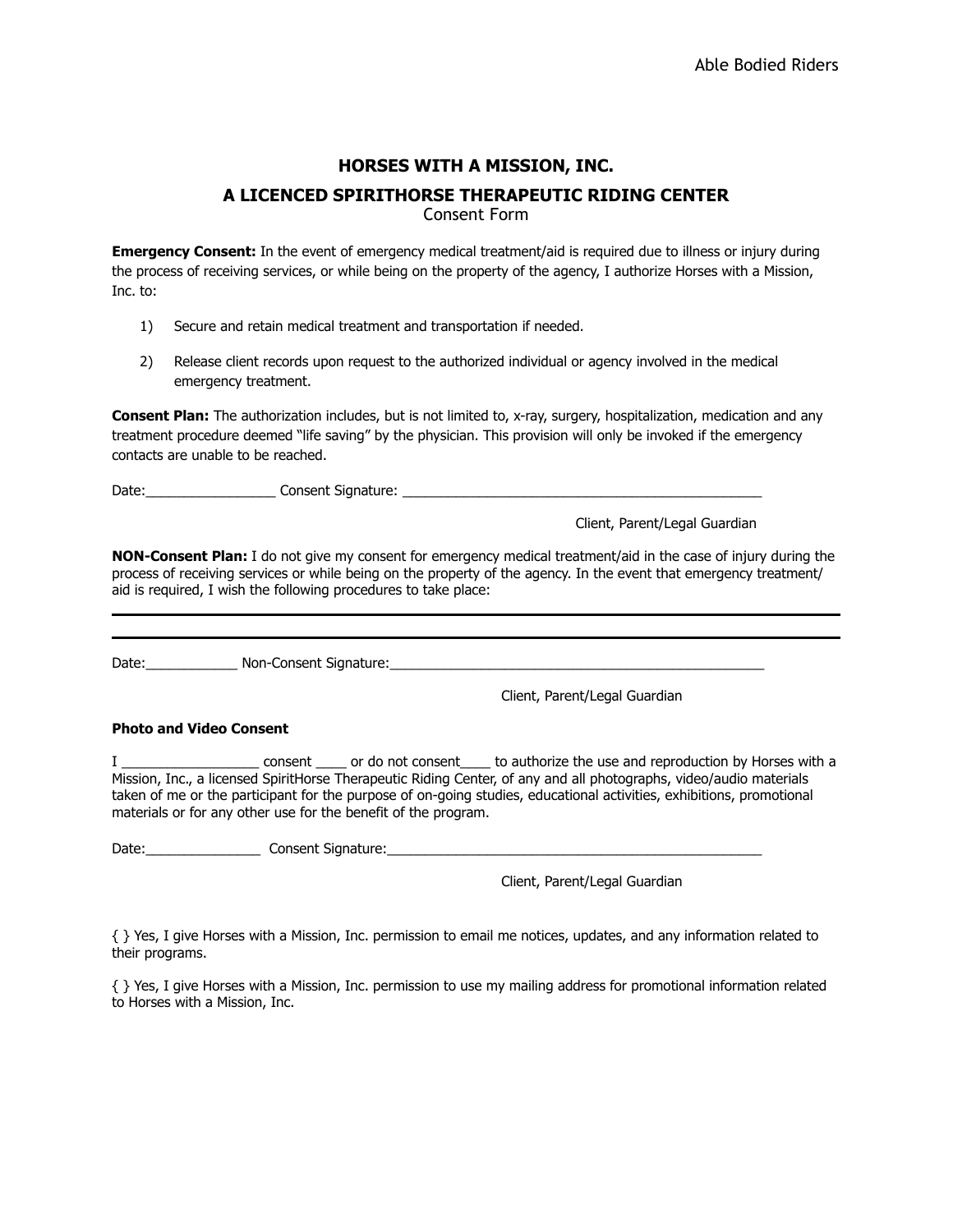### **HORSES WITH A MISSION, INC.**

## **A LICENCED SPIRITHORSE THERAPEUTIC RIDING CENTER**

Release of Liability Form

This Release of Liability is made and entered into on this date \_\_\_\_\_\_\_\_\_\_\_\_\_\_\_\_\_\_\_\_ and for thereafter between Horses with a Mission, Inc., a licensed SpiritHorse Therapeutic Riding Center, and

(the participant); and, if the participant is a minor, their Parent or Legal Guardian \_\_\_\_\_\_\_\_\_\_\_\_\_\_\_\_\_\_\_

In return for the use, today and on future dates, of the property, facility and services of the Executive Director, the Participant, her heirs, assigns and legal representatives, hereby expressly agree to the following:

- 1) It is the responsibility of the Participant to carry full and complete insurance coverage on his/her horse if he/she owns or leases one, personal property, and him/her self.
- 2) Participant agrees to assume any and all risks involved in arising from participant's use of or presence upon Executive Director's property and facility including without limitation the risk of death, bodily injury, property damage, all kicks, bites, collisions with vehicles, horses or stationary objects, fire or explosion, the unavailability of emergency care, or the negligence or deliberate act of another person.
- 3) Participant agrees to hold Executive Director and all its successors, assigns, subsidiaries, franchises, affiliates, officers, directors, employees and agents completely harmless and not liable and releases them all from liability whatsoever, and Agrees Not To Sue Them on account of, or in connection with any claims, causes of action, injuries, damages, costs or expenses arising out of the Participant's use of or presence upon Executive Director's property and facility, including without limitation, those based on death, bodily injury, property damage, including consequential damages, except if the damages are caused by the direct, willful and wanton negligence of the Executive Director.
- 4) Participant agrees to waive the protection afforded by any statue or law in any jurisdiction whose purpose, substance and or effect is to provide that a general release shall not extend to claims, materials or otherwise which the person giving the release does not know or suspect exists at the time of executing this release.
- 5) Participant agrees to indemnify and defend Executive Director against, and hold it harmless from any and all claims, causes of action, damages, judgments, costs or expenses, including attorney's fees, which in any way arise from the Participant's use of or presence upon the Executive Director's property or facility.
- 6) Participant agrees to abide by all of the Executive Director's safety rules and regulations.
- 7) If Participant is using her horse, the horse shall be free from infection, contagious or transmittable disease. Executive Director reserves the right to refuse horse if not in proper health, or is deemed dangerous or undesirable.